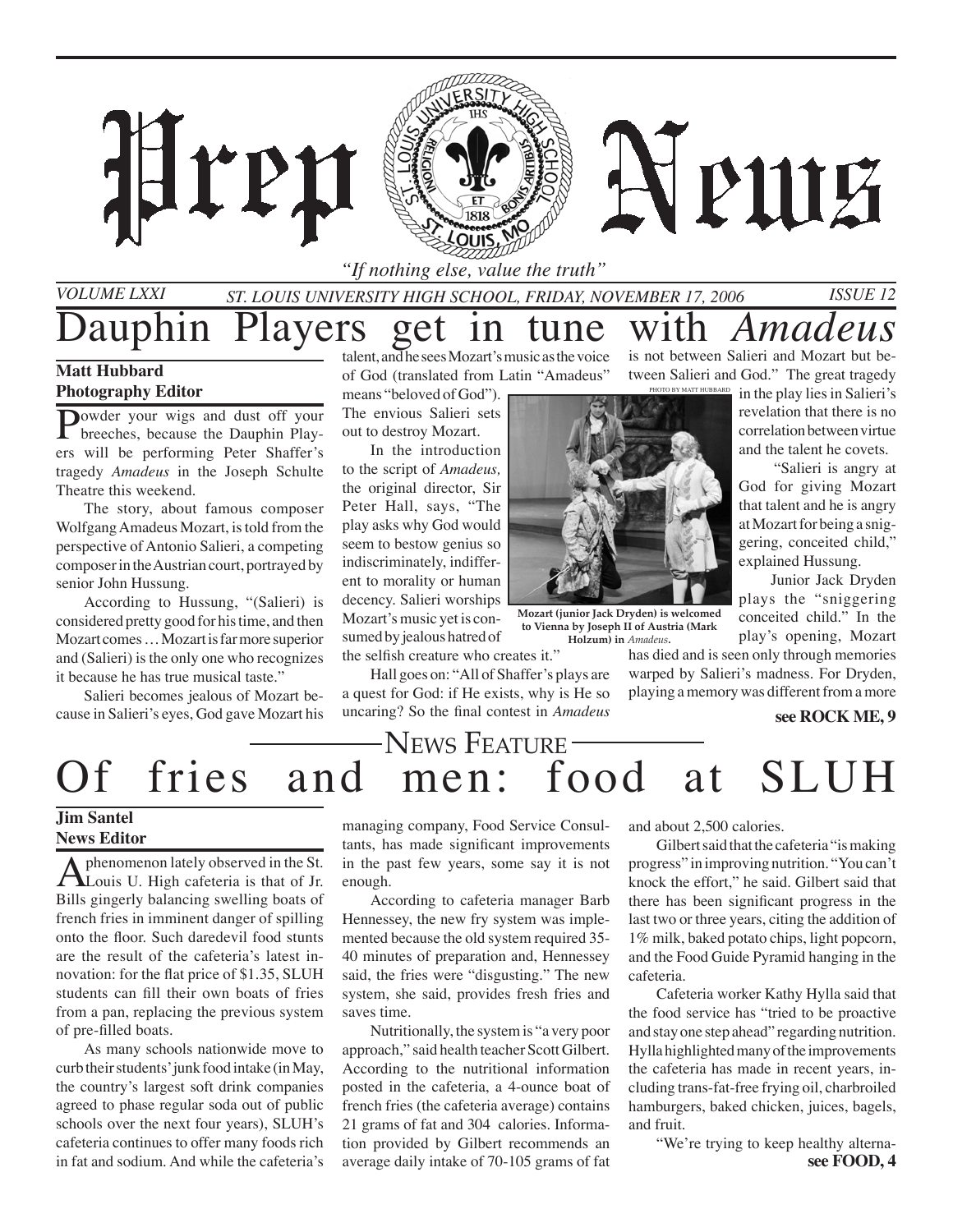

## hree students take active role in election

#### **Pete Mackowiak Core Staff**

This election season, political cam-<br>paign ads invaded television sets everywhere to persuade voters. A trio of St. Louis U. High students, however, discovered the campaigns behind the commercials by taking part in this year's Missouri state campaigns and elections.

Junior Chris Brown worked as an intern for the Missouri Republican Party three days a week from the beginning of October to Election Day, November 7. He worked with seven other interns and performed several different tasks under the direction of three field sergeants: making maps, telephoning potential campaign volunteers at the office, passing out literature and campaign signs to voters door-to-door, and taking turns manning the front desk.

Brown mentioned "calling families to find volunteers and having the family not speak English" as one difficulty of his job, but overall he enjoyed the internship, especially meeting the many volunteer workers.

"I'm interested in politics, and I wanted

### to see how the system actually ran," said Brown. "It was interesting to see how the campaigning worked."

Mark Zinn participated in the system as an election judge. After applying to the Republican party, he was assigned to Pine Lawn City Hall as an assistant supervisor.

"I thought it would be a good experience, and it was an opportunity to serve the community," said Zinn.

The assistant supervising position entails arriving at the city hall to set up voting polls and machines at 4:30 a.m., activating touch screens on the voting machines, and maintaining order among voters.

"I had to break up a fight, people were yelling at me, and I had to explain the (voting) process to lots of people. It took a lot of patience, for sure," recalled Zinn. He described the election day as "an experience I'll never forget."

 Ray Wagner also volunteered for the Republican party, distributing political literature and signs and making phone calls.

"I've grown up with politics, and (volunteering) was just something I wanted to do. I saw it as an opportunity to perform my

## Clubs adjust to new web site

### **Andrew Mueth Features Editor**

The new St. Louis U. High web site, **L** redesigned over the summer, has a cocurriculars section, with a page dedicated to each SLUH club and organization. This was a major change from the old web page, which had a handful of clubs listed under the "students" page, and several more listed on a page for SLUH student organizations.

There was some controversy regarding the inconsistency of group representation on the old web site. The new web site aimed to fix the problem by offering every organization its own page. Most of the 55 listed organizations have taken advantage of this opportunity, with 35 groups having some sort of posting. However, about half of those groups have little more than the moderator's name or one line of text posted on the page.

For the 35 clubs with postings, the new web site is working to the benefit of "current and prospective students," said Advancement Officer and website project coordinator Ben DuMont.

DuMont is currently getting in touch with the moderators of the 20 clubs who have not posted and encouraging them to post content. He is also contacting those moderators whose clubs have only minimal information, asking them to provide more material.

DuMont noted that the Climbing Club, Latin Club, and National Honor Society all have comprehensive pages.

While any club moderator can launch and modify his or her club's page, DuMont has helped launch the pages of many clubs. He also stressed that he is willing to help with a club's page anytime. Getting a page up and running is not hard or time consuming, he said. "It's just a matter of doing it."

"We've really simplified the process" for the club moderators, DuMont explained. "When we started there was confusion … it's very easy now" to post content on the pages.

civic duty and help out (Jim Talent)," Wagner said.

Both Zinn and Wagner used their campaign experiences for a project in their AP American Government class. AP Government teacher Paul Michaelson assigned the project to "give the students a real-life experience with government." He hoped more students would have chosen to participate in the state elections but was nonetheless pleased with the results.

"They got to see how (politics) works. Classroom discussions only give students second- or thirdhand information, so it's great to have them get out and experience a real campaign," said Michaelson. "Some students have even talked about possible career ideas—either in politics or other parts of government. The election really generated a lot of interest amongst the students."



# Clubs can also have a student assist

with the updating of their web pages, and those students are also free to see DuMont for help.

While he will work with each moderator on a personal basis, DuMont said, "If people aren't posting content, we're going to have to take that section down." He does hope and expect that removing a club's page will inspire the club to put a page together to get recognition.

Fifteen of the groups have links to external information or their own club website. For instance, the Film Club, headed by film teacher Mark Cummings, has a Geocities webpage linked to the SLUH page.

Four of the organizations have links to other pages on the SLUH web site, such as to the intramurals and community service pages. Club sports are represented under both the clubs and athletics pages.

**see WEB SITE, 9** Another feature of the new web site is "SLUH News," a frequently updated news briefing segment, where stories about SLUH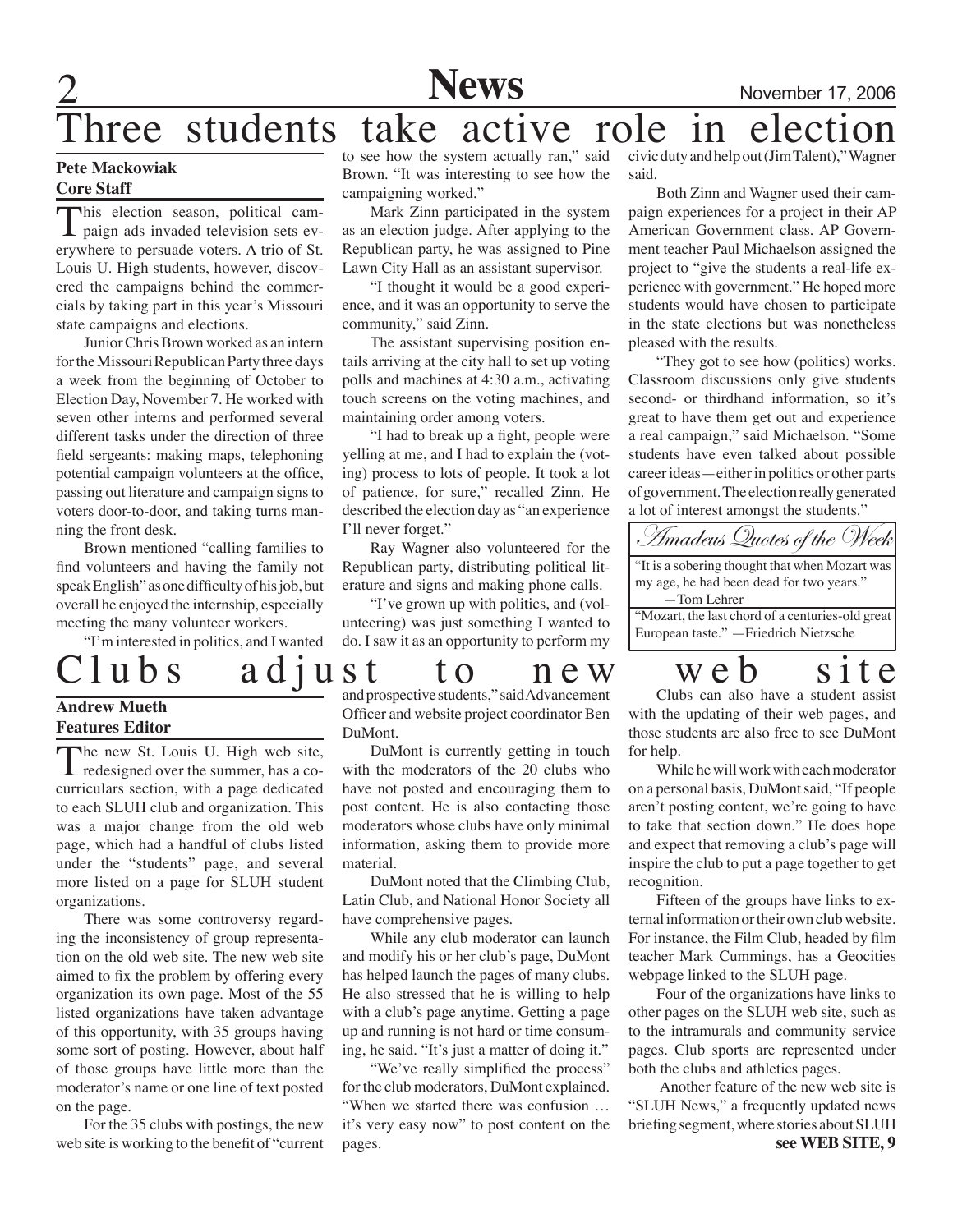## November 17, 2006 **News** protesters go to Ft. Benning today

### **Dan Behr Reporter**

Fourteen St. Louis U. High students,<br>along with psychology teacher Karl Guenther and geometry teacher George Mills, will board a bus headed for the annual protest of the School of the Americas (SOA) this Friday. The protest takes place on Saturday and Sunday outside the gates of the SOA in Ft. Benning, Ga. Like last year, the participants plan on returning to St. Louis late Sunday night or early Monday morning. Twelve seniors, one junior, and one sophomore plan on making the trip to Ft. Benning this year.

Since the murder of six Jesuit priests, their co-worker, and a teenage girl at the hands of SOA graduates in 1989, many humanitarians and activists have protested U.S. funding of the SOA. The SOA was originally founded in 1946 in Panama but was later moved to Ft. Benning. In order to protect Latin American countries from the growing communist movement, the U.S.

government began to train the SOA students as counter-insurgency troops in the late '50s and early '60s. The U.S. Army annually gives the SOA a ten million-dollar budget to train troops from different Latin American countries. The SOA has trained over 60,000 Latin American soldiers. Since the SOA began training Latin American troops, numerous human rights violations have been attributed to its graduates.

In 1990, Fr. Roy Bourgeois founded an anti-SOA movement known as the SOA Watch. For the past couple years, students from SLUH have traveled down to Ft. Benning to help with the SOA Watch's annual November protest. The protesters chose to hold the event on or around Nov. 16 each year because it is the anniversary of the murder of the six Jesuit priests.

On the first day of the protest, the participants gather to listen to live bands and hear speeches given by various anti-SOA speakers, including last year's speaker, a survivor of a massacre attributed to SOA graduates. On Sunday morning, thousands of

protesters will carry white crosses representing those killed by SOA graduates. Then the names of people either killed or missing on account of SOA graduates will be read in a ceremony while those carrying the crosses walk in front of the SOA's gate in a solemn procession.

For senior Will Condit, the ceremony is the main reason he is returning for a second protest. "The second day is just such a powerful day spiritually and emotionally. Hearing name after name of people who have either disappeared or been murdered by (SOA graduates) just really affected me," he said.

Others, like junior Ken Homan, plan on attending this year's protest because they believe that the SOA represents "(U. S.) self-interest and not the interest of the people of Latin America," and that many graduates of the SOA violate human rights throughout Central and South America.

Although their reasons for attending the protest may differ slightly, all of the SLUH students who plan on making this **see SOA, 9**

## Frosh elect Wagner, Zinn in mock election

### **George Boston Core Staff**

ast Friday during homeroom, St. Louis U. High's freshman class chose Nacilbuper Party members Ray Wagner and Mark J. Zinn as president and vice president respectively of the United States of America in a mock election held by social studies teacher Paul Michaelson's AP American Government course. The Wagner/Zinn ticket, garnering 155 of the 255 votes cast, was followed by Sam Leverenz/Pete Nigh of the Free Rational Party with 55 votes, Tim Nesmith/Jack Hart of the Centrist Reform Action Party with 30 votes, Zach Linneman/Jack Fleming of the National Socialists of America with 11 votes, and freshman Bill Gabler, who was not on the ballot but still chalked up 4 votes.

Michaelson, who stated that the goal of the election was to make students "think about what it takes to run a campaign and take stands on controversial issues" (see vol. 71, issue 10), thought the election was a reasonable success. Michaelson said that the results

were about what he expected, "except that the minor parties did too well." He cited the freshman class's conservatism, Nacilbuper television commercials, and vice presidential candidate Zinn's high name recognition as factors behind the Nacilbuper victory, but felt that the Free Rational Party most engaged in the assignment. "(The Free Rationals) really pushed the issues," said Michaelson.

As in any real election, advertising was a large part of the campaign process. Monopolizing the small screen, the winning Nacilbuper Party aired four television commercials in addition to hanging campaign posters. The Free Rationals hung posters bearing their logo, a penguin with the crown and torch of the Statue of Liberty. They were also the only party to hand out a platform besides the ones Michaelson passed out for them. The National Socialists of America, according to one member, promised doughnuts to freshmen in exchange for votes, but failed to fulfill their promise.

Mock Vice President of the United States of America Zinn felt that the election was fair and seemed happy with its outcome. Asserting that his fame as KUHI's meteorologist did not largely skew the results, Zinn said, "I am the weatherman … (freshmen) do watch the weather. I am not one of (the freshmen). I can't know why they vote for me, only that they do. … But I think (the freshmen) looked at the issues and they made their decision, and I think they made the right one."

Free Rationals, a minor liberal party, defied expectations by earning more votes than the Centrist Reform Action Party, the non-Nacilbuper major party.

"The Free Rationals are the biggest success because the freshmen are, according to the Amendment 2 poll, an overwhelmingly conservative class, and so the Nacilbupers should've got more votes than they did," said Free Rational Brad Klipfel. He also noted that the Free Rationals were the only party members to wear suits or canvas the freshman homerooms on election day.

The Centrist Reform Action Party greatly underperformed. Michaelson said its members "failed to come to a consensus (stance) on many issues." He likened them **see ELECTION, 9**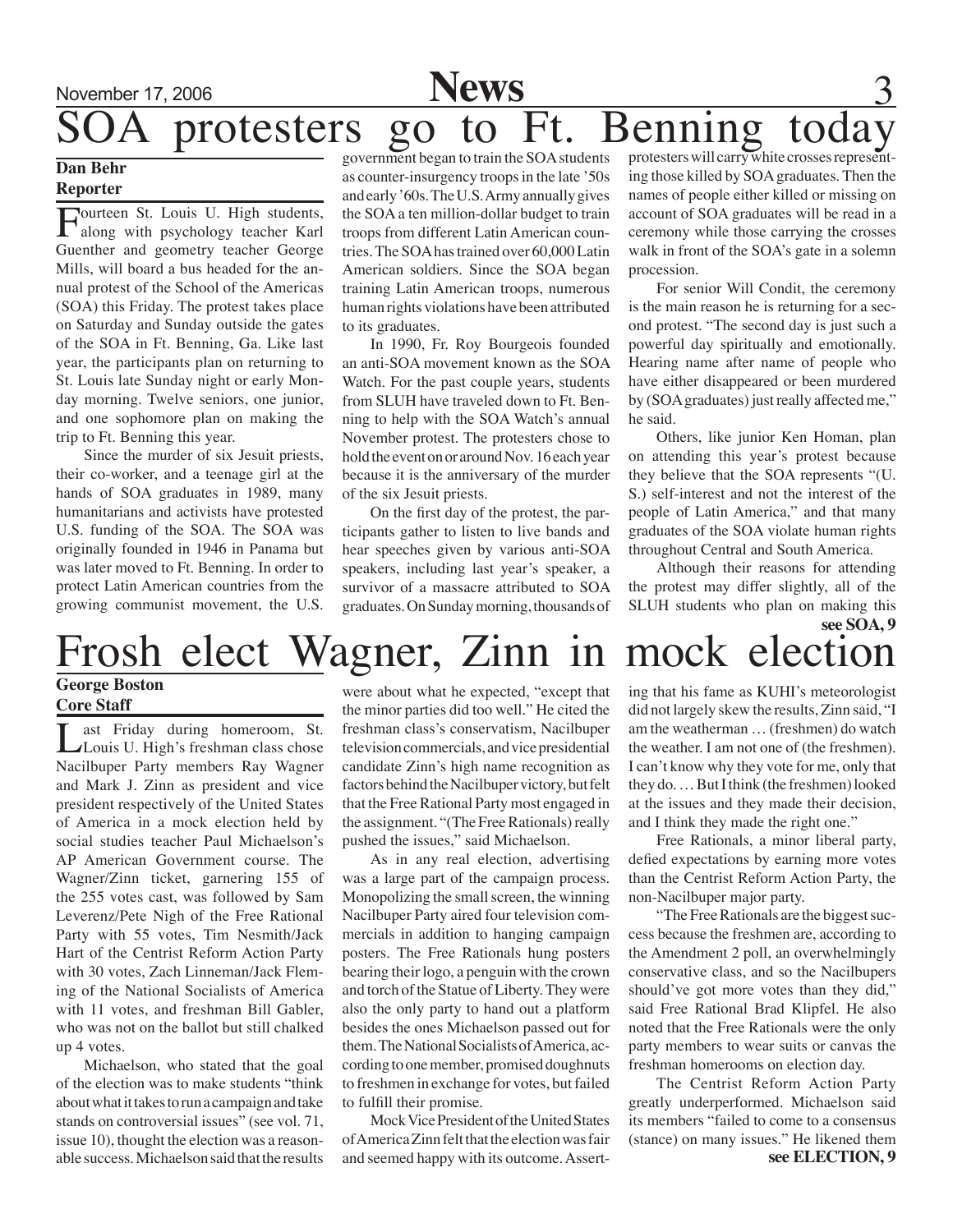# FOOD

(from 1)

tives in front of students," Hylla said.

Gilbert acknowledged these improvements but maintained that the school is "not giving students the opportunity to choose well," pointing to the school's vending machines in particular. Items in the vending machines are especially high in calories, caffeine, and sugar; the latter two, Gilbert said, have "highly addictive properties." The average recommendation for daily sugar intake is 48 grams. A 12-ounce can of Pepsi has about 41 grams of sugar, a Three Musketeers candy bar has 40 grams, and a 20-ounce bottle of Gatorade contains 35 grams. "(Junk) foods and drinks have an impact in the classroom," including increased fatigue and decreased attention span and creativity, said Gilbert.

Gilbert said that in order to improve the vending machine's offerings, the school should analyze the machines' contents and provide more diet soda options.

"If that's not a solution," Gilbert said, "there's two options: put a lock on (the machines) until after 3 o'clock, or get rid of them altogether." In fact, Gilbert said that "one of my goals is to get the vending machines out of the school."

Hylla opposes the removal of vending machines from schools, saying that students "have to have that freedom and flexibility (to choose) in high school." Hylla, who manages food at eight other area schools, said that "SLUH guys are pretty informed" about nutrition, which she credited to SLUH's inclusion of nutrition into the freshman health and biology classes.

"It helps when the school does things on their end," Hylla said.

For all of the cafeteria's efforts to provide healthy options, students still tend to pass over healthier foods for greasier fare. Gilbert attributed this in part to cost.

"You're going to pay more for healthier food across the board," he said. Indeed, cans of soda cost 70 cents at SLUH compared to a \$1.60 bottle of Dole fruit juice. Hamburgers cost \$1.25 while a sandwich from the cafeteria's deli bar, at 40 cents per ounce, will often run close to three dollars.

One student who does eat the cafeteria's healthier offerings is senior Zach Linneman, who often buys the fruit for breakfast. "It's reasonably priced," Linneman said, adding that he has never bought rotten fruit from

the cafeteria.

Junior Sam Parr said that he also enjoys the fruit provided in the cafeteria, but he wishes that there was a wider variety of healthier options, especially among the hot foods.

"I can just bring my own fruit from home," Parr said.

However, many students said they simply don't like the healthier items.

"It's really not very appealing," junior Sam King said of the school's salad bar.

"The first time I bought an apple (in the cafeteria), it was absolutely rotten," said junior Matt Vonderheide.

"The fruit here doesn't really look that good," agreed junior Mark Hess as he finished a donut for breakfast. "Plus, the donuts are right there," whereas the fruit is tucked away in the bottom bin of the juice refrigerator, Hess said.

Gilbert said that food placement definitely influences student choices.

"The candy is placed right by the cash register, just like at Target or the grocery store," he said. Gilbert added that as a rule of thumb, a healthy diet includes foods of all different colors, but the foods on the cafeteria's buffet line "are all yellow and brown … it's all fried."

Social studies teacher Paul Michaelson has been moderating the buffet this quarter during lunch periods. He said that he hasn't seen too many students take advantage of the healthier options.

"(Students) eat crap. … They like the food that isn't as healthy. Whatever the featured entrée of the day is, that's what they take," Michaelson said.

Despite these assessments, Michaelson applauded the new french fry distribution method. "From an ethics standpoint, (students) don't steal fries anymore," because students can take as many as they want, said Michaelson.

The days of the four-story high french fry tray may be numbered. Assistant Principal for Student Welfare H. Eric Clark made an announcement after school Monday telling students to "stop abusing the system," but few students seemed to heed this warning on Tuesday and Wednesday.

"To ask that we don't load up the trays is a pretty lofty goal," said senior Brian Hoelting as he piled curly-Qs onto his tray.

In a 2005 survey administered by the Negative Cultural Influences committee of SLUH's North Central self-study, many faculty expressed a concern with students' eating habits, resulting in the decision to form a subcommittee to investigate the cafeteria food. Negative Cultural Influences chair Tim Curdt said that once formed, the committee (which will include several students) will "develop … specific recommendations for administrative action to promote healthier food choices" and meet with Food Service staff and school administration to discuss these changes.

Complicating the matter is the school's financial stake in food sales. Any profits from the cafeteria and vending machines are shared between the school and Food Service Consultants, according to Vice President of Administration Mike Leary. Leary could not disclose how much SLUH profits from cafeteria sales.

President Dave Laughlin said that the school "certainly should provide healthy options to students," but ultimately, "it's a matter of choice." Laughlin said he's unsure whether or not the school should consider banning certain foods. "Should we hold ourselves to that standard? I'm not sure. But you drive a car to school, you can go to Hardee's, and you can buy a salad or you can buy a hamburger."

Gilbert said his greatest frustrations concerning health foods come from students."I ask the students in health class, 'What would you guys want to see in the cafeteria?' and they suggest items like baby carrots," Gilbert said. "But then we get the stuff, and Kathy Hylla comes and tells me we had to throw all this rotten fruit out because no one was eating it. If we're going to get (healthier food), eat it. Walk the walk," Gilbert said.

Nevertheless, Gilbert said he does see some student effort to eat healthier.

"When I walk through the cafeteria, I see guys who have made poor choices, but I think we're seeing guys … making an effort to eat healthier," which Gilbert attributed to the work of the administration, Food Service, and nutrition components of the curriculum.

*Dan Everson contributed reporting to this article.*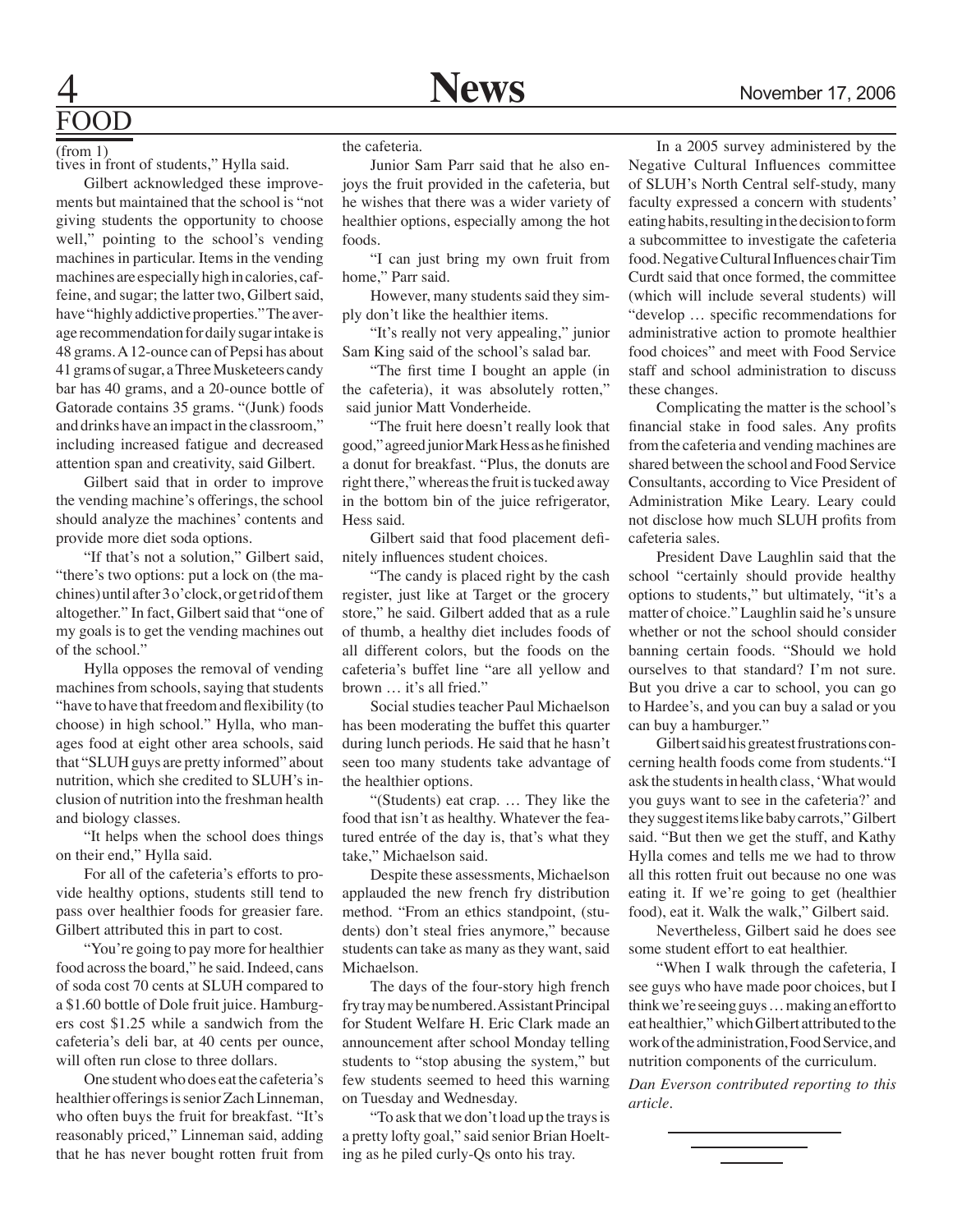## November 17, 2006 **Sports**

# Swimming falls in State

## **Ray Kreienkamp Reporter**

The St. Louis U. High swimming and diving team ended its season at the MSHSAA swimming and diving championship meet at the St. Peter's Rec-Plex last Friday and Saturday. The Jr. Bills swam relentlessly despite knowing that their efforts would not yield a state title, as Rockhurst won the meet three quarters of the way through in a landslide victory. Rockhurst won the meet and the state title with a score of 217 points, nearly 60 points greater than the second-place team. The Jr. Bills took 20th place with a score of 32 points.

Other MCC schools also performed extremely well at the meet. Chaminade, propelled by two-event winner Scott Jostes, scored 103 points. CBC followed in close pursuit, taking 10th with 96 points, and DeSmet took 16th place with 48 points. Of all five of the MCC Schools, SLUH took 4th,

mainly because many of the swimmers who

did not qualify qualified for state for the finals. Although the Jr. Bills received 32 points, they had been hoping for more.

On Friday morning, the Jr. Bills trekked out to the Rec-Plex for the preliminary round of the state meet. As the Jr. Bills walked onto the packed deck of the Rec-Plex that afternoon, they knew that they had a young but large team, and were hoping to get as many swimmers qualified

as possible for the next round on Saturday.

After nearly two hours of warm-ups to make sure all of the teams were ready to

**Sophomore Mick Dell'Orco during** 

**warm-ups at the swimming state meet.**

swim, the meet began. In the first event, the photo by matt hubbard

Jr. Bills got their 200 Medley relay qualified for the consolation heat the next day. Despite the reassuring start, the Jr. Bills could not get any of their swimmers qualified in the ensuing events. It was not until the 100 fly that the Jr. Bills qualified another swimmer. Captain Jake Roeckle stepped up and gave the Jr. Bills their only slot in a top eight in the 100 fly.

 "It was great seeing coach running over to me telling me that I had made the finals and was

in the top eight. I really wanted to reach this goal this year, and getting to swim in the

**see RUBBER DUCKIES, 11**

## New wrestling weigh-in system set for this year

## **Scott Mueller, Christian Ronzio Sports Editor, Core Staff**

The Missouri State High School Activi-ties Association (MSHSAA) created a new weigh-in system for Missouri high school wrestlers. The system is called the MSHSAA Wrestling Weight Management Program. The program determines the minimum weight class in which a wrestler can compete. The minimum weight class is based on a body fat measurement of 7% for males and 12% for females.

Under the new system, wrestlers will have to certify at a certain weight class before their first competition of the year. After certifying, each wrestler may only lose 1.5% of his or her body weight each week and may not drop below the established body fat percentages in order to remain eligible.

The program was created to discourage negative methods of weight control, such as sweating off water weight. It also helps wrestlers focus less on cutting weight and more on strength training, conditioning, and technique.

"(The program) also is designed to cut down on wrestlers losing a whole lot of

weight in a short period of time. It would have to be done gradually," said varsity wrestling head coach Tim Curdt.

"(It is designed to) try to keep the wrestlers from wrestling at weights that were not healthy for them. It is also designed to discourage crash dieting and yo-yoing; in other words, dehydrating yourself to make the weight, making the weight, putting it back on," Curdt added.

Wrestlers also must first pass a hydration test before they can participate in the specific gravity test. Dehydration "compromises the accuracy of body composition assessments," according to MSHSAA, so each wrestler must be well hydrated before the test.

The certification process involves a test ensuring that a wrestler has a body fat of at least seven percent of their total body weight. Further regulations require each wrestler to have a specific gravity of no more than 1.025. Specific gravity is a ratio based on the weight of an object as compared to the weight of the same volume of water.

If a wrestler certifies at a body fat percentage lower than 7%, he may still wrestle. He must, however, get a note from his doctor saying that he is healthy, and that his sub-7% body fat is natural for him. However, if his body fat is below 7%, he may not lose more than .9 lbs beyond where he certified.

Preparation for the test requires avoiding diuretics, such as caffeine, and sodium (which holds water in the body), and vigorous physical activity in the days before the test. After passing the hydration test, wrestlers divide their weight by volume for a specific gravity.

 The body fat of each wrestler is then measured by school nurse Scott Gilbert or math teacher Dan See with calipers. See and Gilbert were certified by the state over the summer in order to officially certify wrestlers for the season because the coach of a team cannot certify his own athletes. All of this testing must occur on the same day, and if a wrestler fails, he or she must wait a minimum of 48 hours before another testing.

Rich Darragh likes some parts of the system, "This is going to stop me from really starving myself, because last year that was a big problem for me. I dropped ten pounds and didn't have any strength left. It's a really good thing for me."

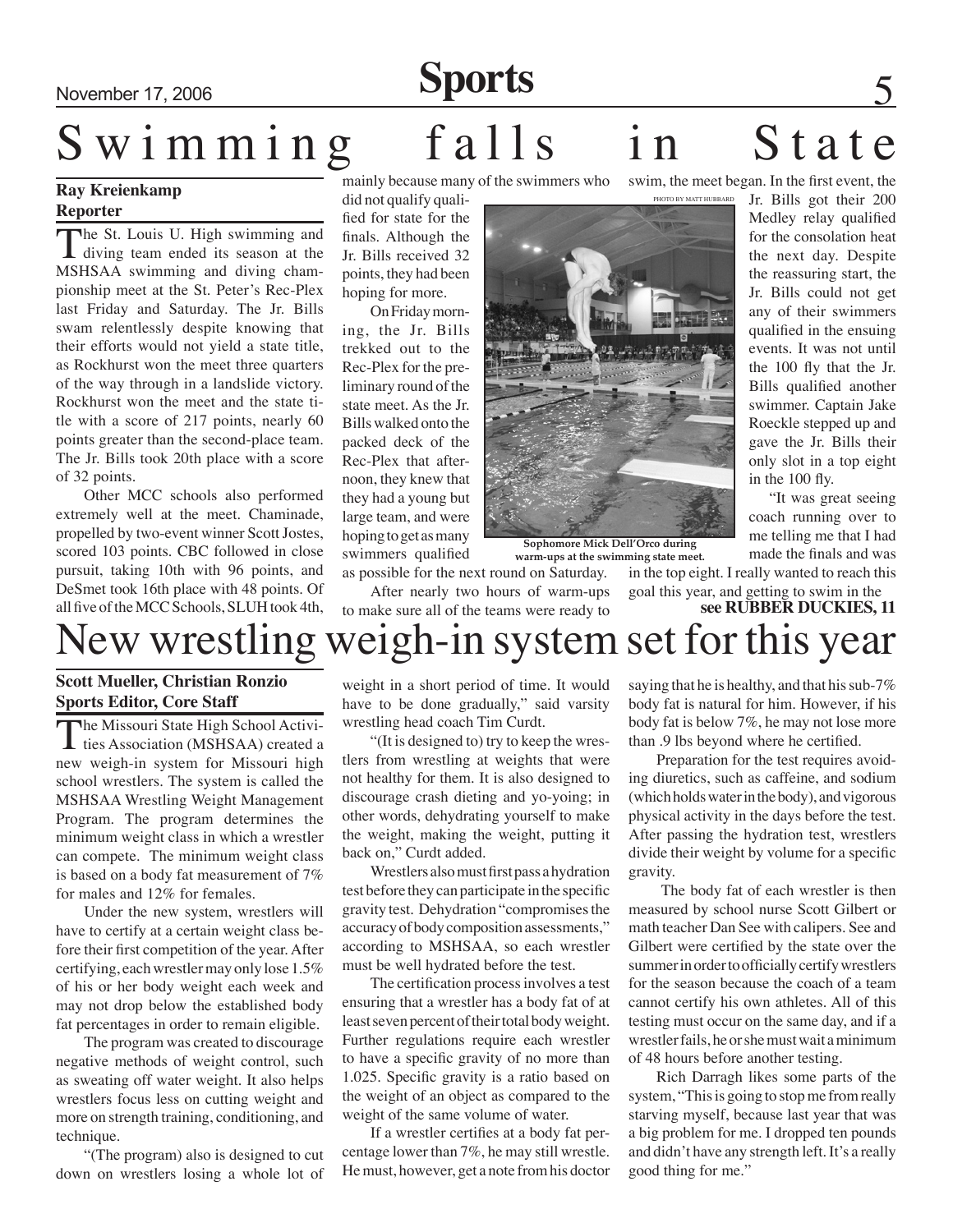## **Sports** November 17, 2006

The Jr. Bills gave Mehlville a scare on the next drive. Sophomore quarterback John Swanston aired out a pass to junior receiver

## Football ends playoff run with loss to Mehlville

## **Kevin McBrearty**

## **Reporter**

The Jr. Bill football team looked to advance to the state semifinals by knocking out Mehlville last Friday. Both teams played hard for all 48 minutes, but in the end the Mehlville running game proved to be too powerful and the Jr. Bills made an early playoff exit, losing 34-7.

The game started as a defensive battle, with both SLUH and Mehlville shutting out the opposing team's offense in the first quarter. Linebacker David Eagleton led the U. High defense with 6 tackles, a forced fumble, and an interception all in the first quarter.

In the second quarter the Playoffbills looked to draw first blood on offense. They started in great field position, from their own 45. As usual, sophomore running back Ronnie Wingo got things going on a 24-yard sprint down to the Mehlville 31 yard line. From there, the Mehlville defense toughened

up and forced the Jr. Bills to attempt a field goal. Kicker Max Wheeler came on to attempt a 42 yarder, but no dice. The Jr. Bills would

have to hold off the Mehlville attack once more without the comfort of a lead.

Mehlville came out ready to run in their next drive. They took over at their 20 yard line, but didn't stay there long. Mehlville weaved and stutter-stepped their way down the field on three big runs. bringing them within 15 yards of a touch-

down. From there, they pounded away at the U. High defense, finally scoring on a 1-yard run to give them a 7-0 lead halfway through the second quarter.



**Dave Eagleton picks off a pass by the Mehlville quarterback.**

fense ran for 20 yards and a first down and then for 20 yards to score with 2:28 left in the half, giving them a 14-0 lead.

**see DODGERS, 10**

the Mehlville of-

Mehlville took

## ross Country has a successful season

#### **Matt Lawder Reporter**

Every year we try to get a state trophy,"<br>
said sophomore Cliff David after the season. "We work hard and try to get ourselves in a good position for when we step on the line at state. We did that this year." "

The St. Louis U. High cross country team got off to a successful start this year with an early focus on doing well at the state meet. The team also logged a lot of miles in the offseason with a handful of guys running over 500 miles.

With the summer heat still wilting the greenery in Forest Park, the Jr. Bills began their season with practices of long distances, which took some runners as far as downtown Clayton, and several blisteringly fast tempo runs. By the time the start of school rolled around, the squad had ballooned to 90 runners, with an astounding 36 freshmen. With only three captains to manage the whole team, some team members began losing focus, but the start of the season two weeks later re-energized everyone.

The varsity squad, seasoned by weeks of endurance, opened its season at McNair Park

with a second-place finish behind eventual state champions Fort Zumwalt South. "The only teams that beat us this year ended up being the state champions, " said sophomore Max Ottenlips

After the first meet, several new runners began to emerge as varsity contenders. While Matt Lawder, Nate Banet, Dan Viox, sophomore John Clohisy and junior Mike McCafferty were solidifying their spots as varsity main-stays, the battle for the six and seventh spots grew ever more intense. Freshman Caleb Ford, junior Steve Schumacher, and sophomore Austin Cookson joined junior Chris Murphy and sophomores David Kuciejczyk-Kernan and Cliff David as top seven hopefuls. Unfortunately, David was diagnosed with a stress fracture not long after and could not run for the whole season.

The team continued its charge into the season, heading to some top-level meets including the First Annual Forest Park Cross Country Festival and the RimRock Classic in Lawrence, Kansas. The team really began to click and gain momentum with big third and second-place finishes. Then the injury bug took its bite out of SLUH. Clohisy had to sit out of several meets with hip trouble, and Murphy's previous stomach problems resurfaced. The team looked a little weak and worried heading towards the postseason.

The team hung together to win the conference championship over a tough CBC squad, followed by the district and sectional championships. Each week the team looked stronger, fitter, and more rested. Clohisy and Murphy both healed up and were ready to go full bore for the state meet.

The team had a good a day at state, capturing a second-place trophy and two individual medals for All-Staters Lawder and Clohisy. It was SLUH's highest finish since 1999, when they won the state title.

"I think that our effort and hard work this season really showed at the state meet," said Clohisy.

"I think it was a quality season," said sophomore Ben Carron. "The team definitely came together and it was fun to be a part of."

SLUH had one of the best teams in the school's history, and many of its runners will be returning to next year's squad, so be on the lookout for fast times and more broken records next year.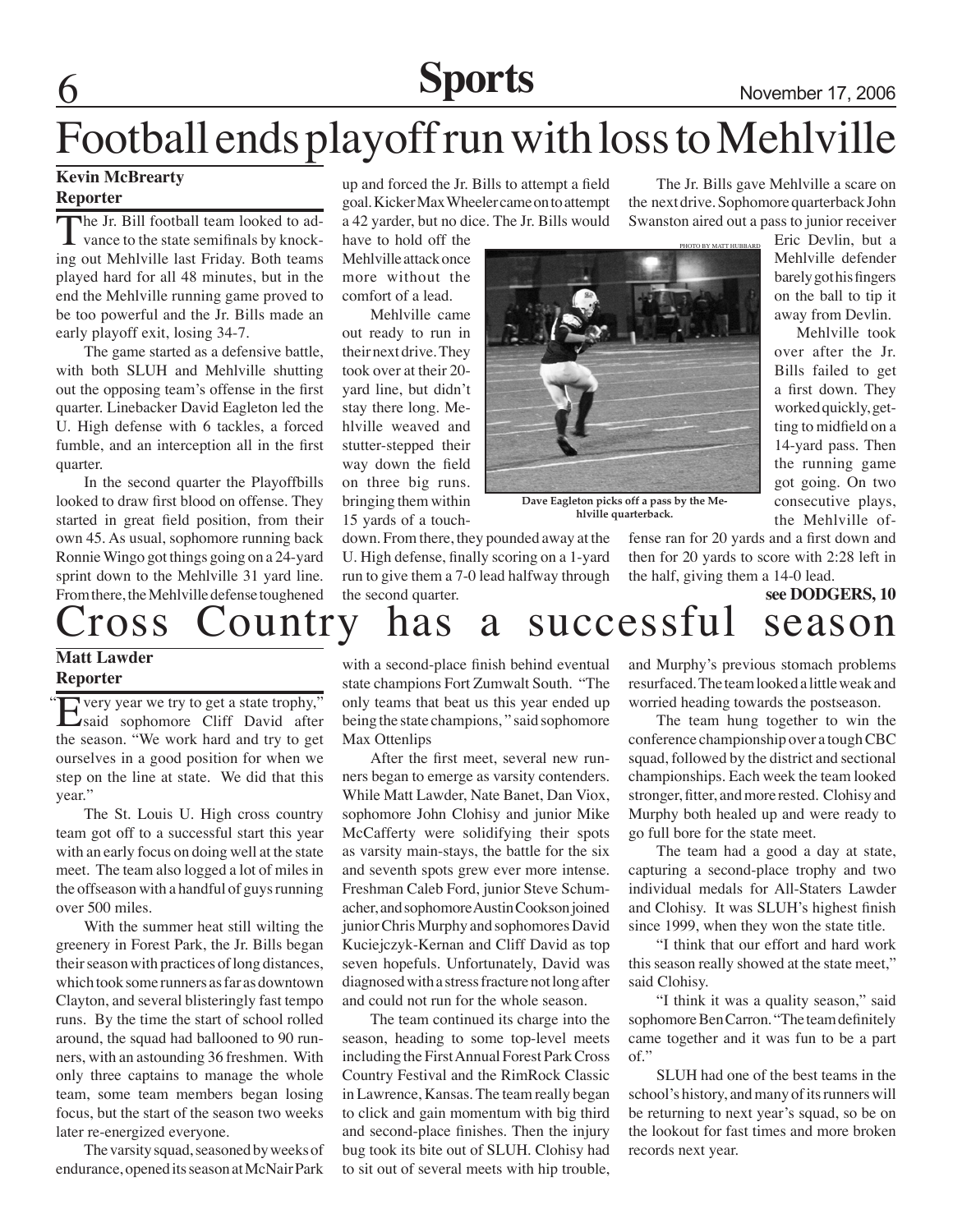## November 17, 2006 **Feature**

## Basketball prepares for season, hopes to improve in the MCC

## **Dave Auffenberg Reporter**

Tow that a successful fall sports season has come to an end, it's time for basketball season at St. Louis U. High. This year's Rossbills return six players from last year's squad, balancing themselves out with some youth. Following a 13-15 season last year and a 4th-place finish in the Metro Catholic Conference (MCC), the Jr. Bills are looking to improve in what seems to be an up-for-grabs conference.

Leading the team this year will be captains Geno McNeil, Joe Anderson, Jack Kelly, and Andre Craig. Juniors Dan Niese and Ben Evans will get their first varsity experience as they join returning juniors Andy Hill and Eric Devlin. Sophomores Rudy Brynac, Markus Brooks, and Matt Lynch, along with freshmen Tim Cooney and Jake Fechter, round out the team.

"We've got a lot of fresh faces, and they're all starting to learn the system pretty well," Anderson said. "They're starting to understand what varsity basketball is about."

Kelly added, "We have a good attitude this year, and I'm looking forward to a successful season. As a team, we all have a lot of confidence in one another."

The Jr. Bills' primary goal this year is to improve their standing within the MCC. The 'Melobills suffered a few crushing defeats last year, including a 2-point loss to DeSmet on Senior Night. Although the conference appears strong once again, victory is not out of reach.

Coach John Ross will again coach the Basketbills this year, beginning his 6th season as the varsity head coach. Assistant coach Kent Kershenski will once again join him on the bench.

The annual blue-and-white game over Thanksgiving break will give everyone a chance to come out and see this year's squad, along with the B and freshman teams. But if you have holiday plans, come out and watch the Jr. Bills kick off their season against Althoff on Fri., Dec. 1 at 7:00 p.m. in the gym.



James David Missey was born on Nov. 11 at 2:06 pm. He was 21.5 inches long and weighed 9 lbs. 12 ounces.

Welcome

Baby Missey

and

Baby Baud

Steven Xavier Baudendistel was born on Nov. 12. In SI units (with 3 sig-figs) he was 3.59 kg and .546 m.

## Grapplers have high hopes for upcoming year

## **Patrick Tracy Reporter**

If you have been on campus around 4:00<br>p.m. or later, you have likely seen or **T** f you have been on campus around 4:00 even been privileged enough to smell the St. Louis U. High wrestling team conditioning before practice. The wrestling squad has been practicing for three weeks now to be on weight and ready for their first dual meet. The team has been working hard and has displayed "a very good approach for developing wrestlers, particularly from our captains," said head coach Tim Curdt.

Andrew Austermann, Rich Darragh, and Andrew Mueth will captain the team this season as the only seniors. This leaves eleven other weight classes open to juniors and sophomores. Austermann looks forward to this learning curve for the new varsity wrestlers as a way for them to "gain great experience (and) work hard to get up to the level of wrestling varsity."

Mueth also commented on the captains, saying they have set "high expectations for the season."

"The team is serious about getting down to work," Curdt said. "(I) see really good things starting to happen with the overall lineup; it's just going to take us a little while to fill up all those numbers."

Juniors James Barton, Matt Self, Ben Ludwig, and Tom Mudd have all risen to the challenge and will contribute to the team score on the varsity level along with a few other surprise juniors and sophomores.

 The team will be working with the new weight certification system this year from the Missouri State High School Activities Association (MSHSAA). Wrestlers are put to hydration and body fat tests to qualify for their weight class. (See page 5 for an in-depth report on the new certification system.)

Of the new system, Mueth said, "It has been tougher for some people to get down to weight early."

The captains' strong goals for the sea**see GREECE, 10**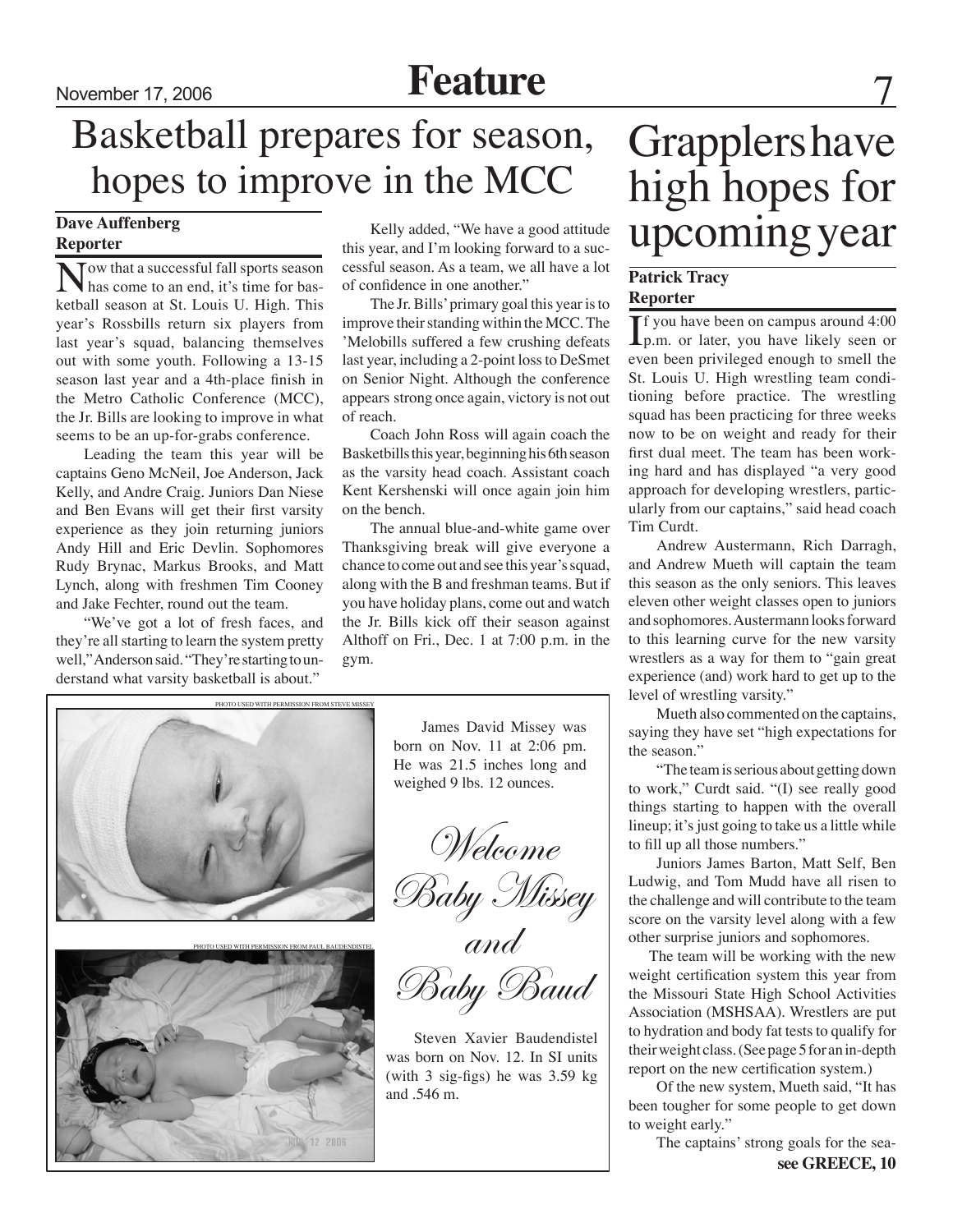**News** November 17, 2006

## Soccer loses to Chaminade in semi-final

## **Kevin Gier Reporter**

After the penalty was taken, after<br>Chaminade striker Mike Roach slid in front of the Blue Crew to celebrate his second and winning goal, while the St. Louis U. High team sat despondent on the pitch at the A-B Soccer Park, trying to come to grips with their season's ending in one of the worst ways possible, what was there left to say? Head coach Charlie Martel described the year in one unexpected word: "satisfying."

In front of a crowd that several Soccer Park employees estimated as anywhere from 7,000 to 10,000 fans, the Valenciabills started against the Red Devils in conditions that could only be defined as perfect, with CCP wearing short sleeves in an uncharacteristic bit of 70-degree November weather. On the SP's infamously slippery pitch, both teams slid easily, facilitating both sliding tackles and players' falling trying to get to long balls.

However, SLUH was able to break through in the 26th minute, when junior David Ziegler sent a low ball in to Matt Leinauer. While the future DePaul player couldn't put it home, junior target man Chris Haffner could, giving SLUH a 1-0 lead that they carried into the half.

SLUH shifted into a more defensive diamond formation at the beginning of the half, abandoning the Dutch 4-3-3 formation they had used all year to try to pull out a 1-0 win, something that the team had not done since the first game of the year at O'Fallon. However, they again weren't able to hold the 1-0 lead, as Roach came in early off the left flank to put a ball high up over junior keeper Zane Reifsteck and level the score. The rest of the second half looked oddly like the beginning of the first: lots of muddled play in the midfield, players slipping and falling at the most inopportune times, and neither team putting together a coherent attack.

Both teams were amped up going into the first extra time period, and former STUCO Sports Commissioner Connor Cole made an appearance to get the huge SLUH crowd as fired up as the 11 men on the pitch.

The first extra frame produced very little of note; however, the second ET provided two moments which will live long in the memory of fans of both schools. The first was a corner-kick for SLUH, which fell to senior captain Andy Weis, who scored the first goal against Chaminade in the CYC Tournament. He got his head to it, but it hit the side of CCP defender Pat McVey and oddly bounced out, right before it was about to cross the goal line.

Only about a minute later, McVey played a through ball in the direction of Roach. From the perspectives of some, the Red Devil striker appeared to be offsides, but the linesman's flag stayed down as an unmarked Roach went forward. Defender Ricky Hudson, already an object of derision from the "Rowdy Red Army," did what he later said was "the only thing I really could do, given the circumstances": he committed the professional foul, taking down Roach from behind. Roach then struck the ensuing penalty middle left-side, grazing the glove of an outstretched Reifsteck before going in, ending the season for the Bocabills.

A loss in the playoffs to a team you had beaten before is a tough ending to an otherwise great season, but Martel remained positive. "It's tough to win every game in a town like St. Louis, and I told the guys after the Round of 16 game that they were the

**see WHAT, 10**

## Hockey defeats Priory in season opener

## **Matt Beezley**

## **Reporter**

The St. Louis U. High hockey team  $\mathsf{L}\nvert$  kicked off their new season with wins over Priory on Saturday and defending champion Oakville Tigers on Monday.

The Icebills' nerves showed early in the first game of the season with five players putting on a varsity jersey for the first time. The Jr. Bills surrendered the puck numerous times in their own zone, and would have given up an early breakaway goal if not for a save by sophomore goalie Ryan Boschert.

The Jr. Bills decided to run an aggressive 2-1-2 forecheck to keep pressure on the Priory defense, force the Rebels to move the puck, and create turnovers. The Jr. Bills tallied their first goal early in the first period, giving SLUH the lead, 1-0. Not a minute later, the Jr. Bills put up another goal, this time from junior Nick Helfrich, putting SLUH

#### up 2-0.

The two-goal lead was short-lived, however, as Priory answered with a goal of their own seventy-four seconds later. The Stick-and-Puckbills answered back with a goal from sophomore Jack Berger three minutes later, but Priory responded with a goal of their own, pulling within one yet again.

From there, it was all Jr. Bills. They answered with two goals in the last 1:15 of the first period. The Jr. Bills and Priory each went on to score one more goal. SLUH beat the Rebels 6-3 and snatched their first win of the season.

Two days later the Busiebills set out to play the Oakville Tigers, last year's Challenge Cup Champions. Both teams came out strong, playing great on both ends of the ice. Eventually, the Tigers struck first, sliding the puck past Boschert after three rebounds in front of the net. The Jr. Bills made a goalie

change, putting junior net minder Alex Effinger in for Boschert. The Icebills stepped up the pace, but were unable to capitalize, ending the first period trailing 1-0.

SLUH came out strong again in the second period, playing with a 1-2-2 forecheck in an attempt to trap the wingers from breaking out of their own zone. The strategy paid off, as sophomore Joe Cella scored on a five-hole shot with 9:17 to go in the second.

The Junior Bills continued their dominant play, scoring two more goals at the end of the second period to put SLUH up 3-1. The Tigers picked up their offensive play, but the young SLUH defensive corps, led by Effinger, stepped up to the challenge. They shut down the Tigers' offense, giving the Jr. Bills their second win in as many games.

The Jr. Bills hope to continue their winning streak tonight as they open MCC play against Vianney. The puck drops at 9:45 at Affton Ice Rink.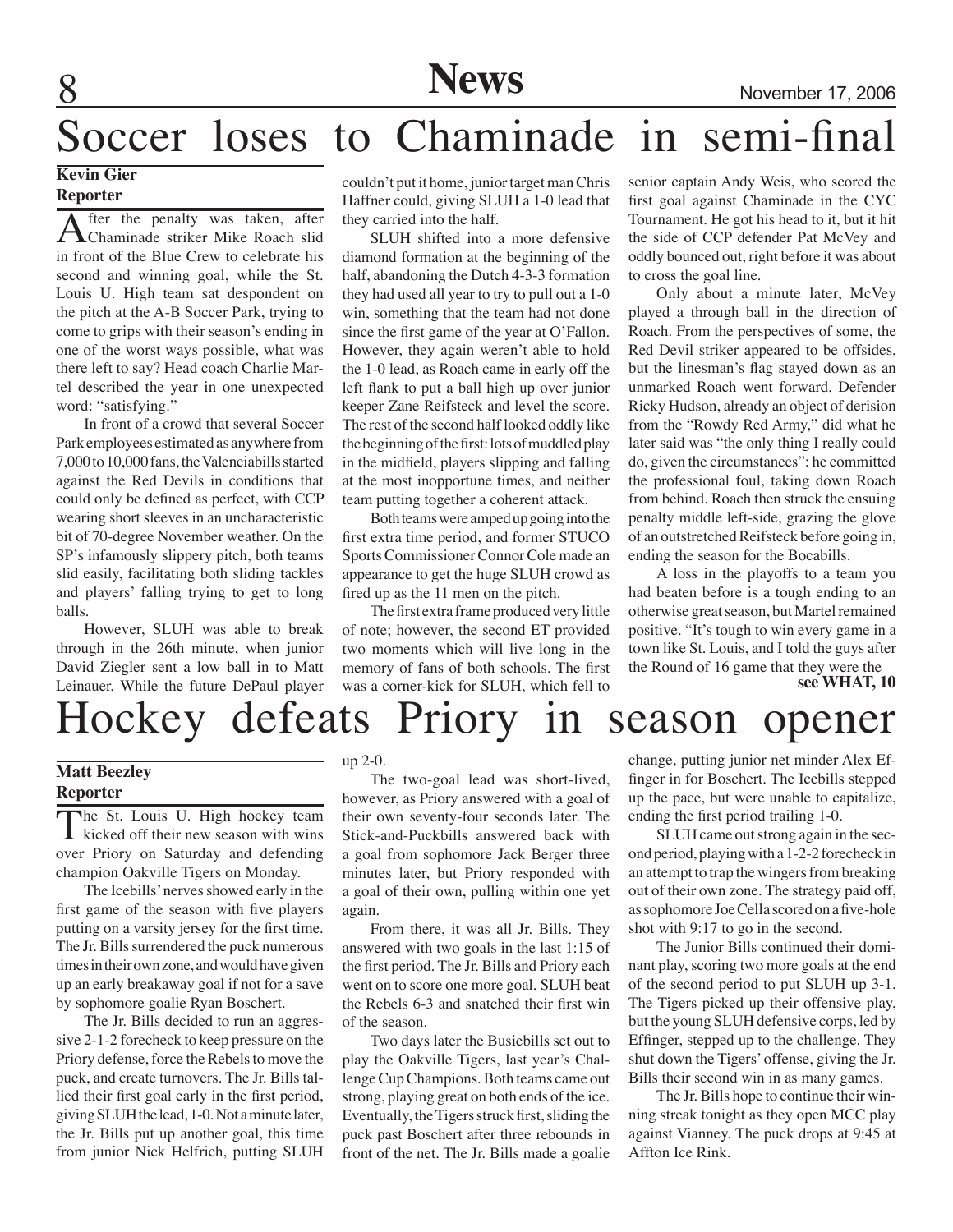## ROCK ME

#### (from 1)

traditional role because in order to illustrate why Mozart angers Salieri, the part has to be over-the-top and melodramatic.

"Otherwise the audience wouldn't see how Salieri perceives Mozart. Had I played Mozart as Mozart actually was, then you wouldn't understand why Salieri did the things he did," Dryden said.

"Mozart is a creature of appetites. He goes from one thing to the next, and he is very passionate about everything, and one of those things is his sexuality. (His wife) Constanze is one of the rocks that Mozart clings to," said Dryden. Cor Jesu Academy senior Alicia Vallorani plays the part of Constanze.

Vallorani said, "Constanze loves Mozart very much because she is very musical herself and she appreciates his music, but as the play progresses she realizes that maybe things aren't as wonderful as she had imagined them being."

## WEB SITE

#### (from 2)

appear on the homepage of the website, www. sluh.org. DuMont is largely in charge of the postings for that section, but he encourages anyone, when they hear SLUH news, to contact him or submit a brief summary to help him out.

DuMont is also working to add a consolidated online calendar to the website. The calendar will include information about facility use and reservations in addition to upcoming SLUH events. He plans to have the calendar running early next semester.

Right now, DuMont said, "We have the ability to make changes and make the website do what we want it to do. It's just a matter of getting feedback." E-mail DuMont at dumont@sluh.org to send such feedback.

## Veterans Day

Veterans Day was last Saturday— Thank Your SLUH Veterans!

> Tom Becvar Tom Brandy Charlie Busenhart Ray Manker Dan Shelburne Al Teske Mark Tychonievich

Constanze serves an inspiration to Mozart, who puts her name in many of his operas. Their relationship is complicated, however, by Mozart's idea that he can sleep around but Constanze cannot.

"She is a very strong woman who will do anything for her family. She makes sure that they have enough money because Mozart makes them very poor, so she's willing to do anything to make that better," Vallorani said.

"Her role is to deal with me and see the genius beyond the vulgar libertine that is Mozart," said Dryden.

From a technical aspect, *Amadeus* is very challenging. According to junior tech crew members Mark Hess, Devon Verhoff, and sophomore Zach Jones, there are about ten times more sound and light cues than in a regular show. The crew used every light that they own, which is very unusual.

Hess said, "(Theatre Technical Director) Eric (Elz) has told us multiple times that this

## SOA

### (from 3)

year's trip seem optimistic and excited for the protest.

In response to the anti-SOA prayer services held earlier this year and last year, junior Chris Brown has asked if the SLUH community could bring in a speaker to state the pro-SOA side of the argument.

"I don't necessarily know whether or not the (SOA) is good or bad," he said, "but I think it's fair for our school to give light to both sides. I don't even know what the (SOA) does because all I hear is the one side that is against it."

Brown has talked to the public administration director of the SOA to see if he could come to SLUH. At the moment, Amnesty International moderator Rob Garavaglia, who plans the SOA trip each year, is in the process of talking with the PA director of the SOA about potentially giving a speech at SLUH in the future.

### is the biggest show of our SLUH careers."

Junior Peter Bruntrager said, "We even had to build the piano." The play's piano consists of an amplified keyboard set in a frame constructed from scratch by the crew.

Senior Brad Klipfel, who portrays one of the gossiping Venticelli, or "little winds," said, "Because it's such a difficult technical show, it was an interesting choice for a high school to take on. It takes an extraordinary effort from all parties involved."

Director Kathryn Whitaker has wanted to produce *Amadeus* on the SLUH stage for quite a while. She decided that this year would be appropriate since it is the 250th anniversary of Mozart's birth.

"It's really cool how the whole play comes together in terms of light and sound and acting into this huge show," said Hussung.

 *Amadeus* shows at 7:30 p.m. tonight and Saturday and at 3 p.m. on Sunday.

## **ELECTION**

#### (from 3)

to their real-life counterparts, saying "(the Centrist Reform Action Party) was a lot like the Democrats are now; if you walk up to five Democrats now and ask each about the same major issue, you'd get five different answers."

 Zinn also likened the mock election to a real one, saying, "We campaigned heavily and … that's something that's a part of real politics."

Not limited by their ballots, four freshmen wrote in votes, all for classmate Gabler. Some freshmen cited Gabler's cheery demeanor, constant smile, and ability to "do 141 push-ups in a row" as their reasons for voting for writing him in.

While he plans to make a few changes to the process, Michaelson plans to institute the mock presidential election as an annual part of his AP American Government course.

## **MAN IN THE PARKING LOT**

In light of Mr. Clark's continual announcements telling students not to be dropped off in the Oakland parking lot, the *Prep News* would like to note that on Monday, 36 students entered the school from the Oakland lot. This number includes students who walked onto the lot after being dropped off by their parents or the Metro bus. —Compiled by Andrew Mueth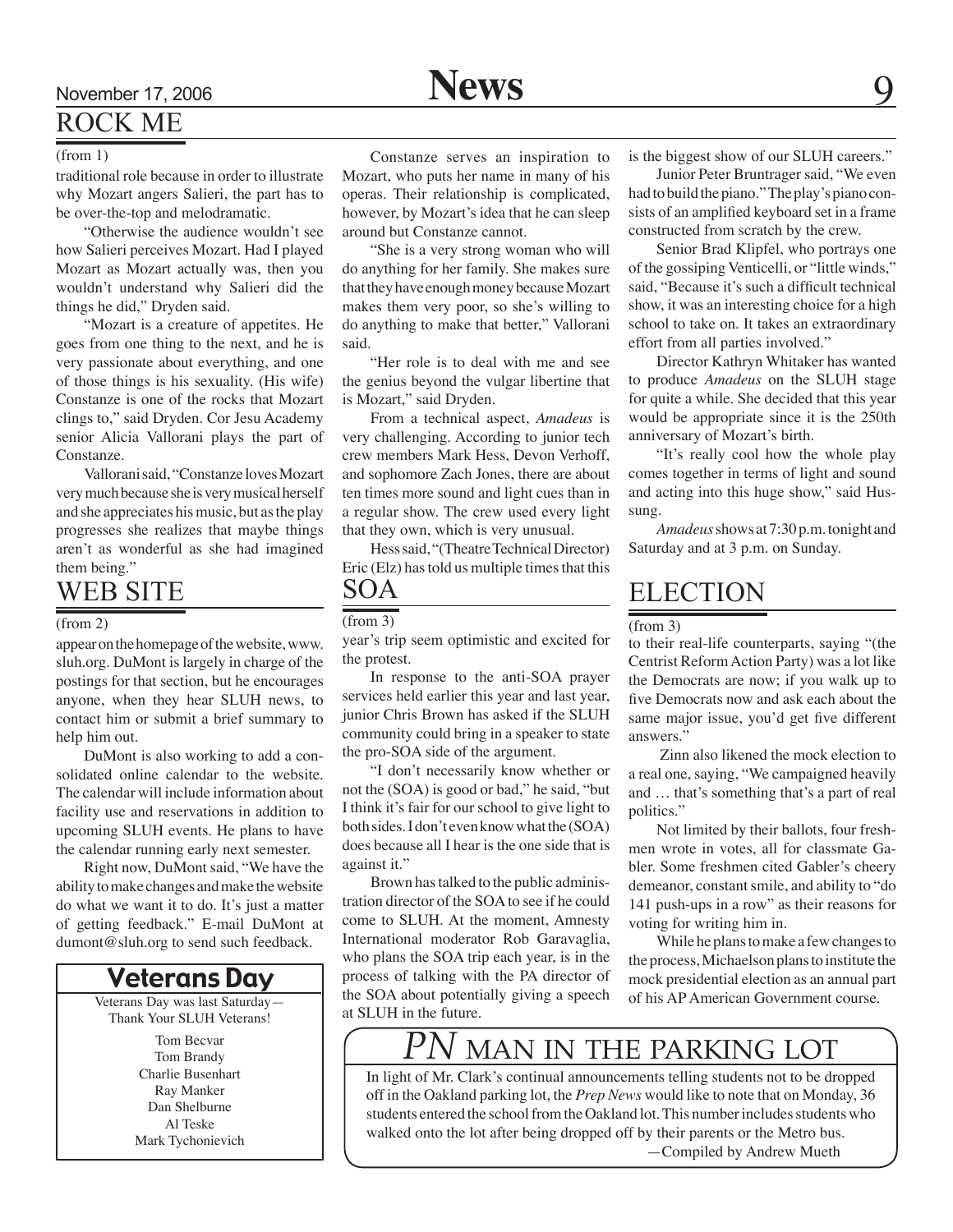## GERS

#### (from 6)

The U. High offense responded by getting on the board late in the half. Starting on their own 44, the offense worked quickly. Swanston fired a bullet to receiver Geno McNeil for 35 yards, bringing the ball down to the 9-yard line. After a 5-yard run by Wingo and two Mehlville penalties, it was third and goal at the 1-yard line. Swanston kept it himself this time, diving in for the touchdown. The Jr. Bills cut the lead in half with 1:20 left in the half.

Mehlville wasn't finished yet. Two big counter runs tripped up the Jr. Bill defense and brought the ball into the red zone. "They could run that counter (well). They would fake a sweep one-way and run the other. It was one play that kept burning us," said defensive end Tyler Caldwell.

Mehlville scored with nine seconds left in the half on a play that upset both SLUH players and fans. The Jr. Bill defense forced a fumble at the goal line on a Mehlville run and a U. High player appeared to have recovered the ball, but it was ruled touchdown. Mehlville led 20-7 entering halftime after missing the extra point.

Mehlville started the 2nd half with possession of the ball. The Jr. Bill defense via linebacker Ryan McDonald forced a fumble on a pass deep into SLUH territory, and this time safety Kenny Aston came up with the ball.

Mehlville returned the favor on SLUH's next possession by forcing a Jr. Bill fumble. Mehlville took over at the U. High 38 yard line. Soon after, they scored on an 8-yard run to extend their lead 27-7. "They could run up the middle, that's for sure," said Niko Mafuli.

The defensive battle resumed halfway through the third quarter. The Jr. Bills were forced to punt on their next three drives, and Mehlville did the same on their next two. But four minutes into the fourth, Mehlville rang up another running touchdown, this time for 23 yards on a sweep to the outside. With that score, Mehlville led the Jr. Bills by 27.

The Jr. Bills had one more chance to get back in the game, but after failing to convert a first down, the Jr. Bills punted to Mehlville one final time.

Mehlville used their potent running game to bleed out the clock, gaining first downs and slowly moving down the field.

The Jr. Bills had no time left to mount a comeback and suffered a loss early in the playoffs, 34-7.

Mehlville's defense held the Jr. Bills to only one score. When asked about Mehlville's defense, Caldwell said, "Mehlville's defense was better than Vianney's. It's also tough to come out and score 42 points each week…. They keyed in on Ronnie (Wingo) and Griffin (Lowry). ... They shut us down."

Wingo carried the ball 18 times for 56 yards. He finished the season with an impressive 1,465 yards.

Eagleton finished the game with 16 tackles and three assists along with a forced fumble and interception. When asked about Eagleton's performance, Caldwell replied, "Dave has played really well all year ... he had a great game on Friday."

"It was a good season, just a bad finish... the newspapers didn't think we would make it above .500…. We proved them wrong," said Mafuli about the season.

## GREECE

#### (from 7)

include placing first in the free-for-all MCC this year. They also hope to send up to six wrestlers to the state competition in Columbia. Let's get their season started off right by supporting them in their season opening meet against Hazelwood West on Tuesday, Nov. 28 in the gym at 7:00 p.m.

## WHA

### (from 8)

best team I've ever coached." The team's 25-4 record would support that statement, as would the team's honors: CBC Tournament champions, CYC Tournament champions, Jr. Billiken Classic champions, and a team that beat all of its MCC opponents at least once in the season. In addition, Martel said that three seniors, midfielder Cole Grossman (joining the legendary Joe Germanese at Duke), fellow midfielder Weis (set to play with Malcolm DeBaun at Loyola-Chicago), and forward Leinauer (looking forward to lining up with John Kornfeld and Brent Zang at DePaul) have already received offers to play Division I soccer.

In interviews, both senior players and coaches. All agreed that the highlight of the year was the first game against Chaminade, a 2-0 victory with goals from Weis and Haffner.

However, the team members had different messages to the underclassmen for next year. Chris Wecke told the returning players to "just go out and have fun next year." Hudson advised them to "play every game thinking that it might be your last," while Leinauer reminded the juniors, sophomores and freshmen "not to lose at Anheuser-Busch in the sectionals. It's a horrible feeling." Martel exhorted his charges: "Charlie [Clark] and I want to win a state title next year, and they need to be ready to do that."

An "**OOOOOO**OO

## **Jumble**



answer to the following question, as suggested by the cartoon.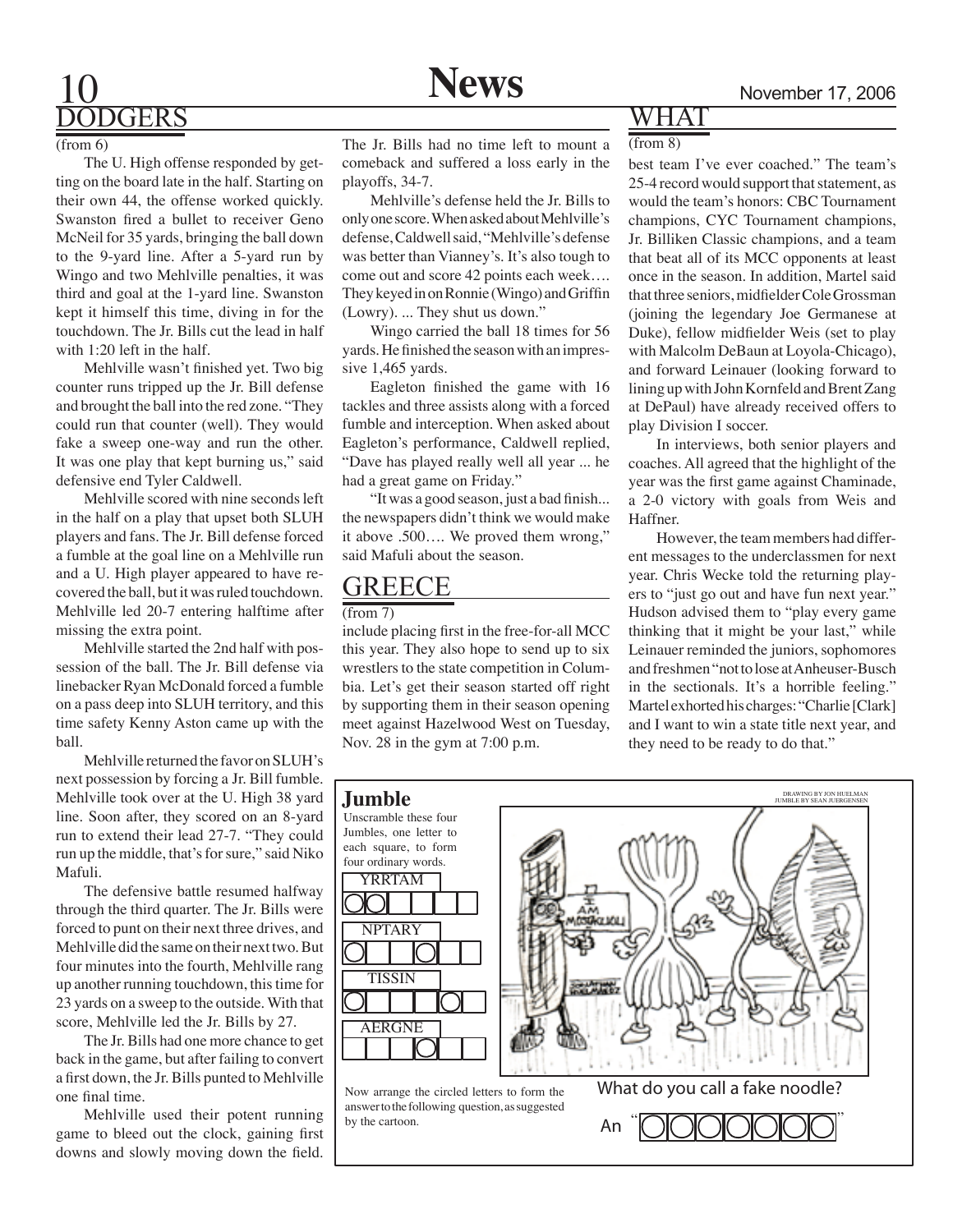## November 17, 2006 **News** 11 **RUBBER DUCKIES**

### (from 5)

finals was amazing," said Roeckle.

After Roeckle, the Jr. Bills were able to qualify only their 200 free relay for the next day. No one else was able to qualify, even the 400 free relay, which was an event the Jr. Bills were counting on to pick up some points.

"I kind of expected it to be that way," said head coach Fritz Long. "The last couple of years the state meet has been really fast. We have a really young team and don't have the experience."

On Saturday, however, the Jr. Bills were looking for sophomore Mick Dell'Orco to step up in the diving competition and get them a top finish in state with some needed points. No one, however, would have guessed beforehand how the diving would turn out. Dell'Orco was supposed to be one of the top five divers at State, which not only would have been a monumental accomplishment for Dell'Orco but would have also given the team needed points. Dell'Orco, after having a mediocre first dive, dove a fantastic dive on his second attempt to get him right back on top of the pack. He stayed in that position until his seventh dive. As the pool quieted Dell'Orco went ahead and dove. After the perfectly landed dive, the Jr. Bill swimmers on the side of the pool began shouting and cheering for their lone state diver. Much to the surprise of the team, and Dell'Orco, however, as the team clapped, the judges quickly gave his dive straight zeros. Uncertain of what happened, Long quickly stood up and halted the meet as diving coach Brendan LeBrun ran forward to talk with the judges.

After a long discussion, the coaches came back informing everyone that the zeros had been upheld. The diving sheet, which had been completed before the meet, had had an error for Dell'Orco's seventh dive. Although one part of the description of the dive was correct, part of the description was incorrect, indicating that Dell'Orco was supposed to do a back dive that he had never dove before in his life. Dell'Orco just went ahead and dove the dive he was supposed to do, not realizing that a mistake had been made. Even though Dell'Orco had a great dive, the officials would not change the diving card because the dive had already been performed. Consequently, the judges gave Dell'Orco a zero on the dive.

Although Dell'Orco could have gotten back in the top 16 on his eighth dive, the seventh dive cemented his fate and knocked him out of the qualifying top 16.

"I was feeling pretty good about the way I dove, but it is just kind of tragic when something like that happens," said Dell'Orco. "I was really hoping to do well, but it is just really hard trying to describe what happened with everything that was being expected. It really is a bad situation because I know Coach LeBrun feels even worse about it than I do. I would never have been here in the first place without the help of Coach LeBrun, and he has been the best coach I have had. I will just take what I can from what happened this year, and I know that I will better next year because I will be stronger, more experienced, and will have (had) another year of practice with Coach LeBrun."

"It was unfortunate to see that happen," remarked Long. "You can't really do anything about it."

Swimmers looking on at the diving felt just the same way. Roeckle said, "I just felt really bad for Mick. It was unfortunate that something like that would happen to him."

After the disappointing start on Saturday morning, the team came out for the swimming finals that afternoon. Returning in three events, the Jr. Bills decided to go out and perform their best even though they had no chance of winning the meet. By the end of the day, the Jr. Bills had earned 32 points.

In the 200 medley relay, the Jr. Bills took 14th place, earning four points. Sophomores Trent Going, Pat Nugent, Jake Roeckle, and junior Tim Dale together completed the relay with a time of 1.44.93.

In the final event of the day, the 200 free relay, juniors Mike Sizemore and Tim Dale, sophomore Will Derdeyn, and Roeckle moved up in their seeding to take a huge 10th place and 16 more points for the Jr. Bills with a time of 1.32.16.

The big swim of the day, though, came from Jake Roeckle, who led both Jr. Bill point-earning relays and performed in the 100 fly, had the most impressive day of his high school career and was a part of all 32 of the Jr. Bills' points.

Roeckle's 100 Fly performance was by far the highlight of the day. As the Jr. Bills' fans stood cheering loudly from the stands,

Roeckle reeled in a 7th-place finish, scoring the Jr. Bills 12 points with a time of 55.02. Long remarked, "He was really impressive there on his last swim as a high-schooler."

"Jake stepped up really big for us," said Roeckle's fellow captain Jim Heafner. "He carried our team all day, and I was happy for him to see him do so well."

"It was exciting to drop one second this weekend from my previous fastest time," said Roeckle, "and I was proud of what we did in the relays, especially with those younger guys who will be back next year."

"There is a lot of potential for growth," said Long. "A lot of the big swimmers are coming back, so our team will definitely be better. It is encouraging to know that the relay (teams) that placed at state this year will be returning for next year."

Captain Joel Berger added, "They will definitely be a stronger and better team next year. I expect them to do better at state next year since the younger guys got a lot of experience this year."

Overall, the Jr. Bills had a good season. Long remarked, "We had a couple of guys that were really close to qualifying for state at the end of the season that would probably have qualified with a couple of more weeks (of swimming before state). Most of our guys are still pretty young and have a lot of potential for next year."

Roeckle said, "It was nice to see everyone drop time. We made our goal and won MCCs. We could have scored more points at state, but it was a growing experience. All of the seniors did really well and adjusted well to the season change. So overall, I think it was a really positive and productive season."

The Jr. Bills had a great growth season: a new crop of talented freshmen, a great group of senior leaders, a new assistant coach John Penilla, and another MCC Varsity and JV title. Truly, the Jr. Bills were blessed with a fruitful season. They depart from the friendly confines of Forest Park Community College until the dog days of August when they will swim again and try to build upon the great successes of this year.